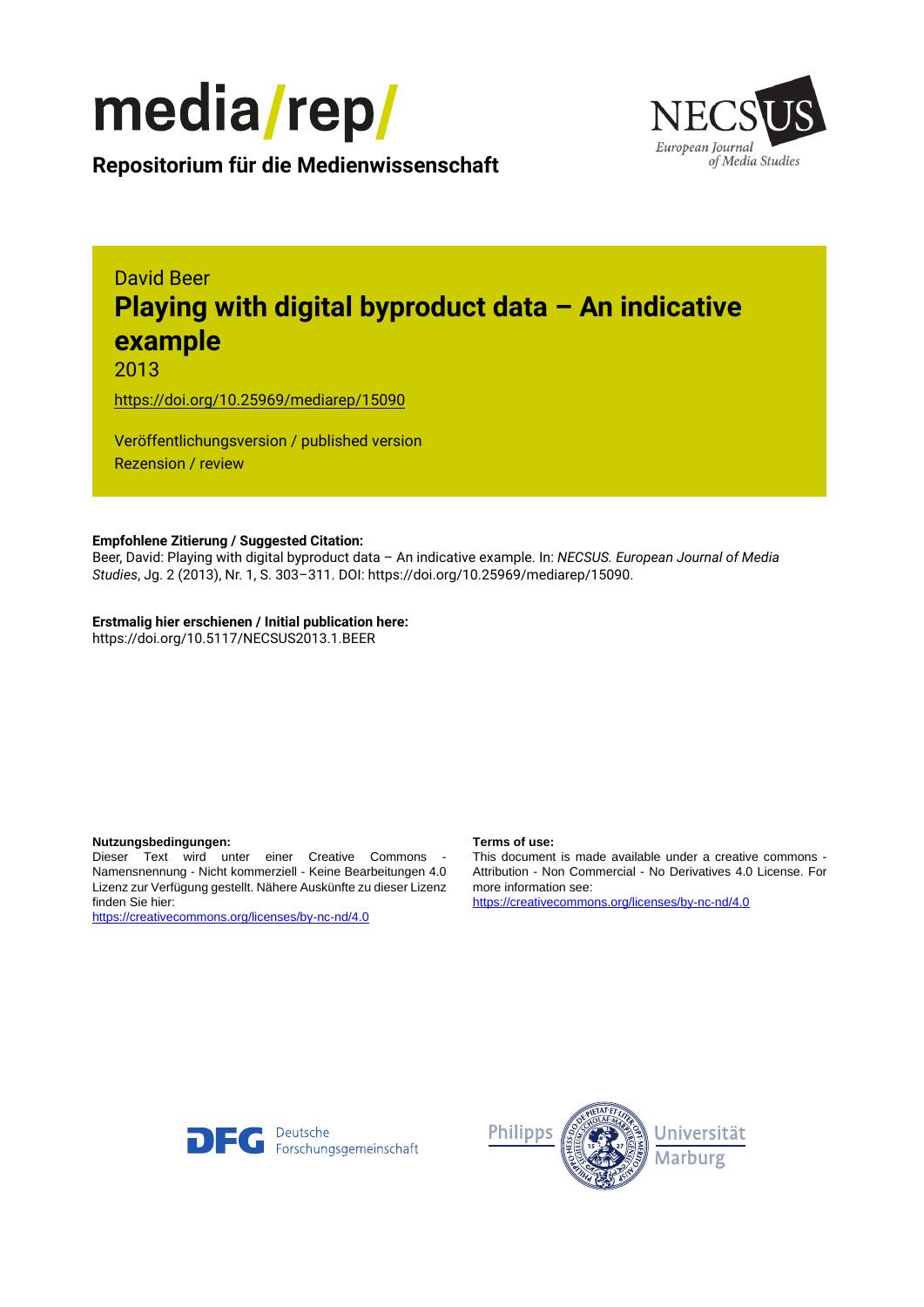## **Playing with digital byproduct data**

*An indicative example*

### David Beer

It is fairly common knowledge that all sorts of everyday interactions and engagements with media are captured as byproduct data.1 It is probably also fairly well-known that such data is routinely harvested by capitalist organisations which then use it in an attempt to predict things about us.2 However, the ways in which this byproduct data recursively feeds back into Web culture has received much less attention.<sup>3</sup>

One of the developments typical of what is often referred to as social media or Web 2.0 are the relatively common invitations and opportunities to *play with the data*. Often these forms of data-play are founded upon the creation of visualisations of various types. On some occasions these might be invitations to play with data generated by your own activities or those of our social networks – the opportunities to visualise and compare musical tastes on the last.fm 'playground' is a good example of this as are the many 'apps' that allow us to analyse friendship groups on Facebook.4 Other applications ask that you bring your own data and provide the means for visualising the content in new ways; the creation of word clouds on the well-known wordle.com application would be a prominent example of this. Finally, there are a range of resources that provide both a data source and the means with which to analyse it. An illuminating example of this final category would be the Web resource wefeelfine.org. This site trawls the Web and captures content where the phrases 'I feel' or 'I am feeling' have been used. Wefeelfine. org provides real-time insights into emotional responses which can then be used to create various types of visualisations of the harvested data along the lines of gender, age, location and the like. We might raise questions about the nature of such data but what is clear is that there are various kinds of visual social research at play within these online resources.

In this review I have selected a web resource that falls into this final category: tweetolife.com. The chosen web resource provides both the data set and the means of analysis. Tweetolife is used here as an indicative and suggestive example of what is becoming possible. As such it is hoped that this review will stimulate some reflection upon how such digital-byproduct data and Web-based analytical techniques might fall into the critical gaze of media studies.<sup>5</sup>

If we look at the biographies of some of the applications mentioned in the opening paragraph we can quickly reveal the depth of different interests involved in creating these resources. In broad terms we might observe that computer scientists, designers, freelance visualisers, and commercial data solution companies are engaged in professional forms of visual studies. These professional forms of analysis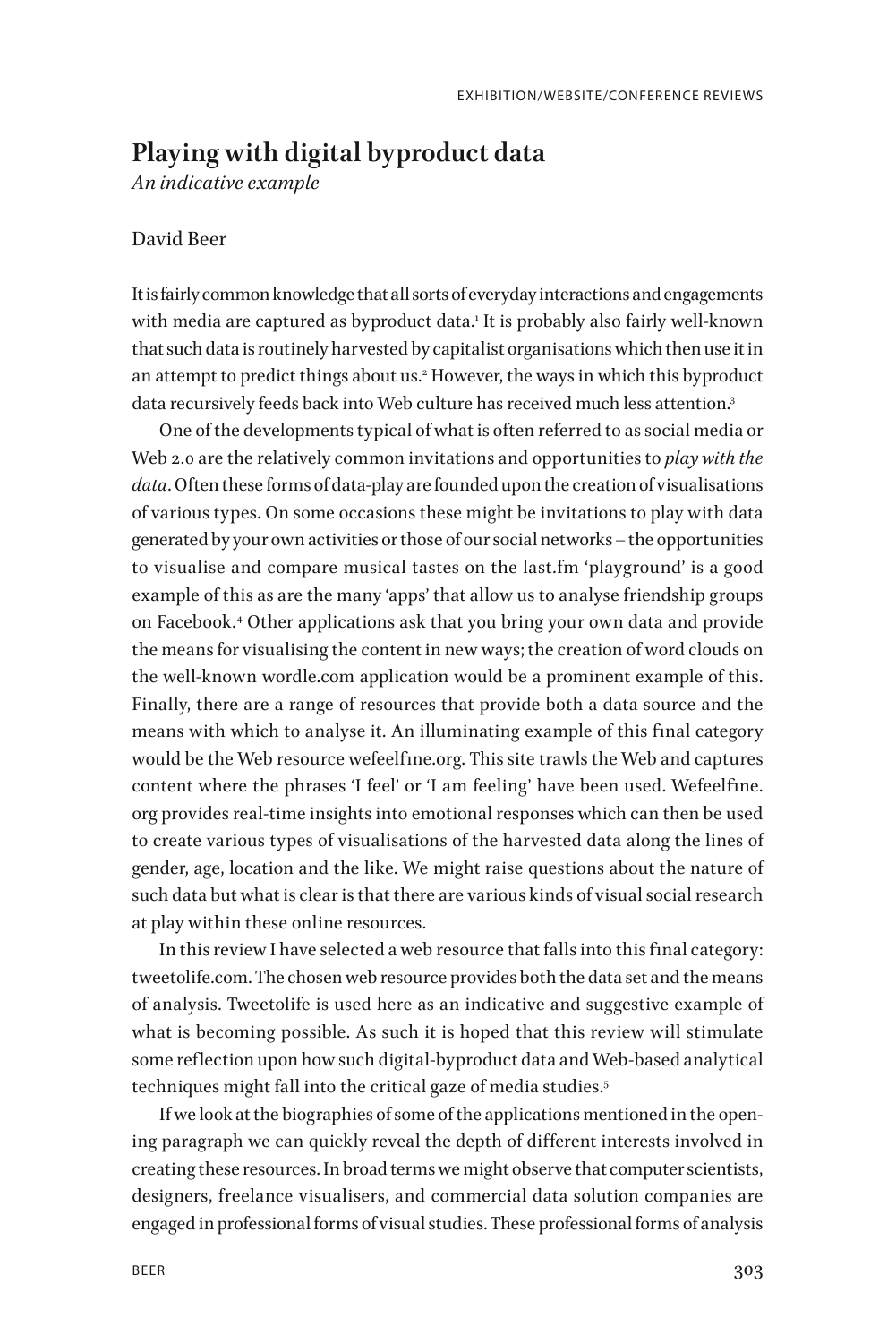complement the growing sets of lay and amateur visualisation practices that are a common part of much contemporary media. The data visualisation expert Nathan Yau runs the popular data visualisation site flowingdata.com. In his recent book he suggests that visualisation techniques have moved outside of their origins within the academy and have become a fixture of popular culture.6 As a result, he argues, the activities of statisticians and computer scientists have become the basis upon which some popular visualisation techniques and applications have moved into the cultural mainstream. Yau claims that 'somewhere in between journalism and art, visualization has also found its way into popular entertainment'.7

The chosen application Tweetolife carries the promising, if possibly a bit hopeful, tag line 'the science of human life in Twitter Messages'. According to the available background information the Tweetolife application (or 'demo') is:

the result of a study that was carried out at the Language, Interaction and Computation Laboratory at the University of Trento in Italy. We looked at the daily patterns of life in Twitter messages (tweets), and we present the differences in the contents of tweets according to the gender of the users and time of the day.8

This application then is a product of an academic study and made available for users to play with the data set extracted from Twitter postings. Here the products of these academic practices – particularly in computer science and informatics – cross over into popular culture via the possibilities of media-based dissemination. According to the information available through the University of Trento web resources:

[t]he Language, Interaction and Computation Laboratory (CLIC) is an interdisciplinary group of researchers interested in studying verbal and nonverbal communication. Research in the laboratory uses both computational and cognitive methods.9

Indeed a key reason for selecting Tweetolife from amongst the various similar applications is that it provides an example of the interface between academic statisticians, social scientists, and this broader interest in a type of lay visual studies that is typical of contemporary Web cultures.

The project that culminated in the Tweetolife application drew upon a fixed data set – that is to say that Tweetolife is not a real-time research tool, rather that it works from a data set extracted during a defined period of time (as such it does not operate in the same way as other real-time data harvesting technologies). The creators of Tweetolife describe the process as follows: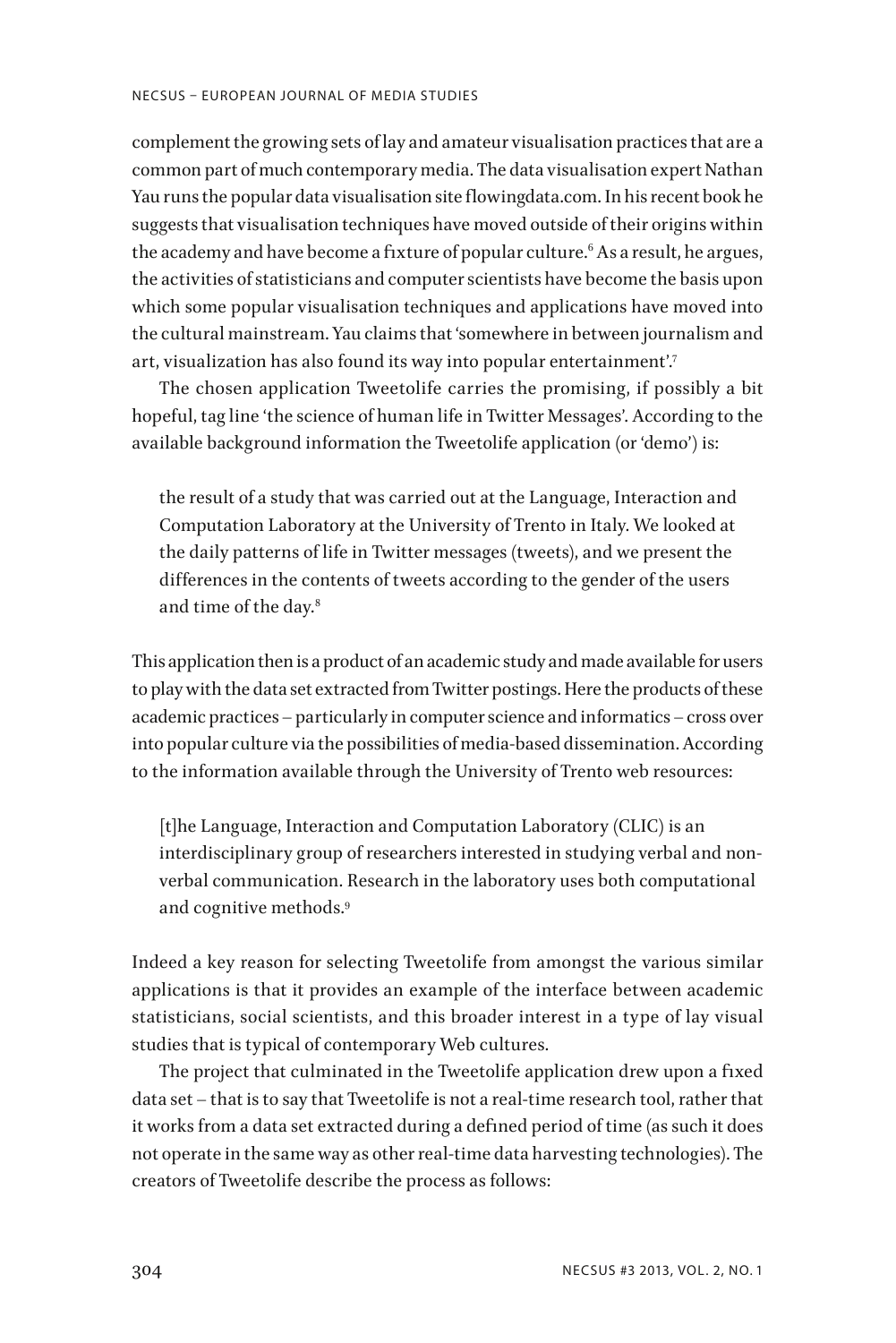[w]e analyzed millions of tweets collected by researchers from the University of Edinburgh between November 2009 and February 2010. For gender differences, we separated the tweets into two subsets as male and female tweets by using the first names of the Twitter users. For hourly differences, we grouped the tweets according to the time of the day they were posted (in each user's local time).<sup>10</sup>

The data was accumulated during this four-month period and the 'Twitter API' was used to capture the 'entire stream' of Twitter posts.<sup>11</sup> The accumulated data was then tagged with the local time and with the gender of the content creator. As the analysis below indicates the tagging of the data with only information about the time of posting and the gender of the person generating it is quite limiting in scope; we might also ask questions about the accuracy of such tagging processes.<sup>12</sup>

CLIC notes the lack of a public data resource for Twitter and claim to have the

first such corpus collected over a period of two months using the Twitter streaming API. Our corpus contains 97 million tweets.<sup>13</sup>

Clearly this is a substantial set of data that records a vast quantity of ordinary interactions – which in turn speaks directly to calls in the digital humanities to archive and capture such data for historical use. Indeed, it is this vast data set that makes Tweetolife an example worth attention. The data accumulated during this short sample period is already quite staggering; we are instantly forced to reflect on how difficult it would be to accumulate a comparable resource through more traditional social science methods; it is also suggestive of the broader problems of data loss and the possibilities of archiving for future analysis and historical insights.14

We might of course question what it is that we can extract from such online interactions and how seriously we can take the content of the communication. However it is that we might feel about such content this is clearly a vast social data set that has the potential to inform and shape social and cultural research. This is the type of digital data set that social scientists have been expressing an increasing desire to obtain and use.15 In this instance the data provided by Tweetolife can be analysed at what might be understood to be a quantitative or aggregate level but it is worth noting that elsewhere applications allow broad trends to be analysed at the level of particular postings. Thus these new forms of data analysis are often able to work across quantitative and qualitative forms of analysis.<sup>16</sup>

We have a sense of the size of the set of data used by CLIC and the type of analytical and technical processes that underpin Tweetolife. The question arises about what this application can allow us to do with this vast digital data set. The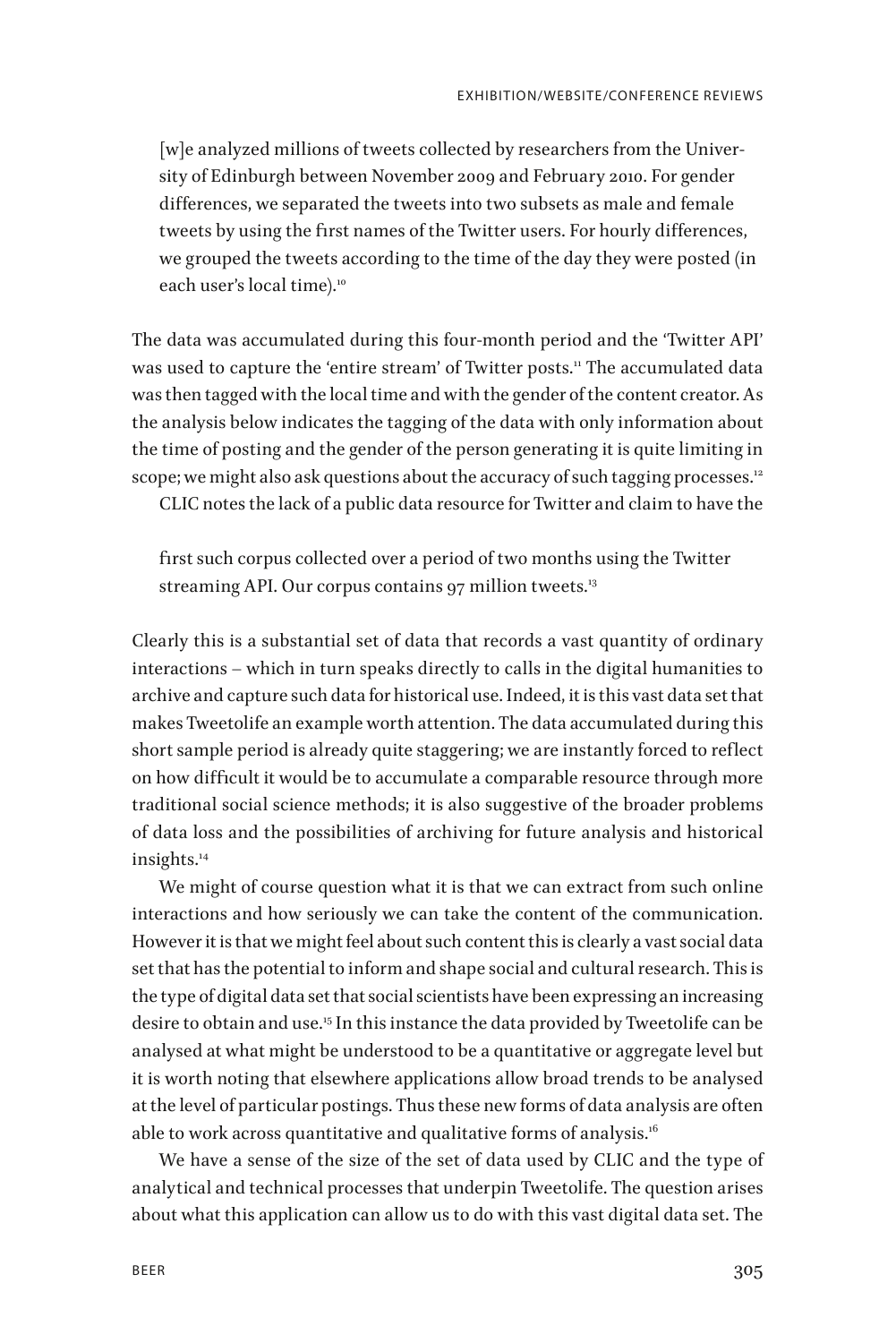various analytic options of Tweetolife are all set up to allow the user to enter their own chosen search term(s). The site itself is separated into two parts: the first deals with 'gender differences', the second with 'hourly differences'. Despite the flexibility in search terms our analysis is limited to these two possibilities. We will begin with gender differences.

The most basic feature of Tweetolife requires a single search term that is then used to generate a visualisation indicating the gender divisions in the content. Figure 1 was created by using the search term 'music'. The visualisation shows the gender breakdown of the content mentioning music. Immediately below the total percentage of content Figure 1 also shows the words most commonly associated with music by gender. Figure 1 appears to reveal that music is a fairly gender neutral topic in terms of the quantity of the posts; however, there would seem to be some notable differences revealed here in the way that men and women talk about music. We might be hesitant to draw any conclusions from this. Again, perhaps the usefulness of this particular application is in how suggestive it is of the other analytical possibilities rather than in the specifics of what it reveals.

| tweetolile<br><b>GENDER DIFFERENCES</b><br>HOURLY DIFFERENCES                  | hutran are in Tweler meenages<br>ABOUT |                             |          |                                                               |     |             |     |              |               |                                  |
|--------------------------------------------------------------------------------|----------------------------------------|-----------------------------|----------|---------------------------------------------------------------|-----|-------------|-----|--------------|---------------|----------------------------------|
| <b>DETAILED QUERY</b><br>COMPARE                                               |                                        | MEN                         |          |                                                               |     |             |     | <b>WOMEN</b> |               |                                  |
| Enter a single phrase to see its different usages by the two genders.<br>music | SUBMIT                                 | č<br>100%                   | ŧ<br>75% | 5 DNG                                                         | 25% | music<br>ON | 25% | 50%          | 75%           | 100%                             |
| Try these apple oug beer real draw eat window                                  |                                        | <b>LISED WITH</b>           |          |                                                               |     |             |     |              |               |                                  |
|                                                                                |                                        | piracy<br>ambled<br>stream  |          |                                                               |     |             |     |              |               | upload<br>pluik.com              |
|                                                                                |                                        | web<br>id.                  |          |                                                               |     |             |     |              | nwift<br>quiz |                                  |
|                                                                                |                                        | acquire<br>rovatty<br>nolda |          |                                                               |     |             |     |              |               | sing<br>100 <sub>E</sub><br>adam |
|                                                                                |                                        | frack<br>local              |          |                                                               |     |             |     |              |               | arnazing<br>ltty                 |
|                                                                                |                                        | El Like                     |          | $\blacktriangleright$ Tweet $\begin{bmatrix} 0 \end{bmatrix}$ |     |             |     |              |               |                                  |

*Fig. 1: A visualisation created on Tweetolife using the search term 'music' to show the gender distribution of comments on Twitter containing this key term.*

It is possible on Tweetolife to look further at these types of gender orientations by comparing the volume of content for a range of combined search terms. To give a sense of how this might be used seven search terms were entered to create Figure 2. Figure 2 compares the volume of gender-based content for the following search terms: music, film, TV, comedy, theatre, opera, and sport. Figure 2 does not reveal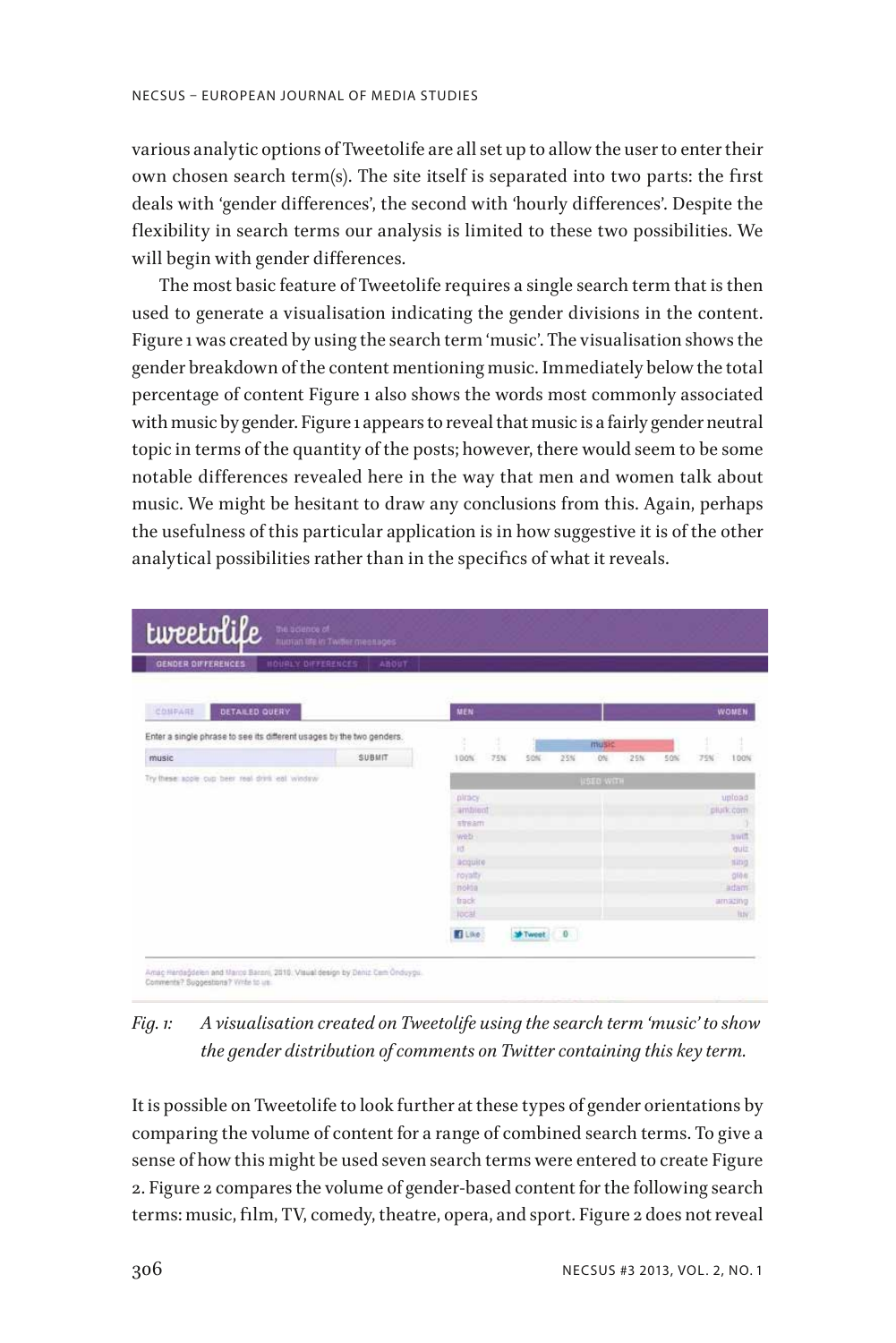the comparative volume of content for these different terms; rather, it shows the percentage of all the content that mentions each term and shows the gender split of that content. For example, Figure 2 shows that music, TV, theatre, and opera all have an even gender split whereas film, comedy, and particularly sport have a higher percentage of posts by male content creators.



*Fig. 2: The percentage of content on various search terms broken down by gender.*

We might be concerned that in most cases Figure 2 tends to be dominated by content created by men but further searches reveal that this appears to be a product of the types of search terms chosen.

It is possible to gain more of a comparative perspective on the volume of content from the time-based analysis that Tweetolife provides. In this instance this is not divided by gender but instead shows the relative volume of content posted across a 24-hour cycle (the content was tagged with the local time). This provides the user with insights into the everyday flows of conversations on topics and is suggestive of how these interactions fit into ordinary routines. The visualisations created are simple line graphs based upon the number of occurrences of that topic per million Twitter posts. What this provides then is not a simple indication of the volume of posts on a particular topic across a 24-hour cycle; rather, it shows the relative amount of posts concerned with that topic at different times of the day. Although the actual number of Twitter postings may be lower at 03:00h than at 15:00h the topic may show an increase in the line graph because that topic may have had a higher share of the postings at that particular time of day. As such the line graphs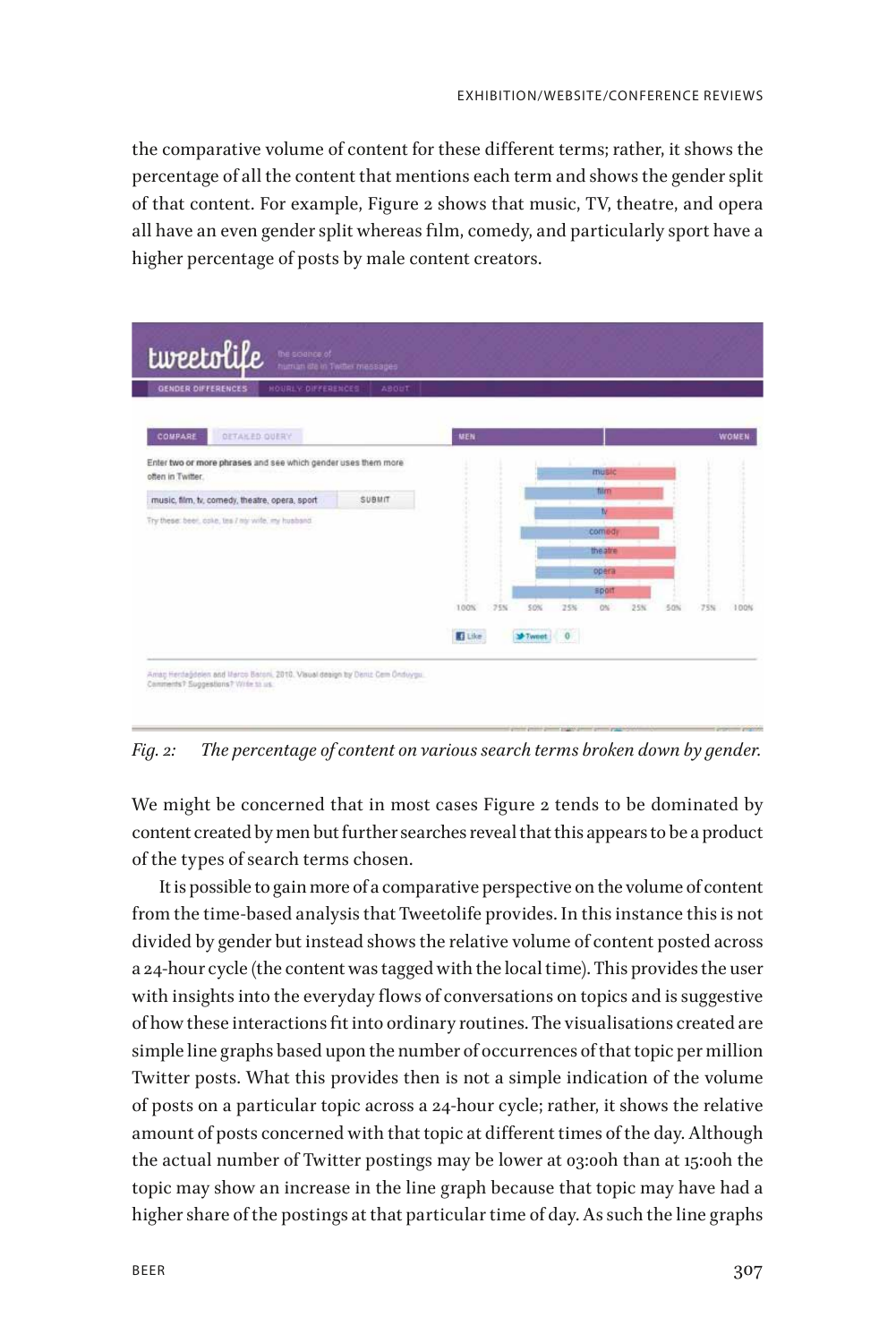generated show the importance or relevance of topics at different times of day within the Twitter network.

In Figures 3 and 4 I have again used the same search terms: music, film, TV, comedy, theatre, opera, and sport. Figure 3 shows the relative volume of postings on these various topics based upon the time at which they were created; it visualises the comparative volumes of posts on these various search topics; it reveals, for instance, that music is continuously the most popular topic and that there is comparatively very little content discussing comedy, theatre, or opera (as we might expect) – although we see that comedy does slightly gain in importance in the content generated late in the evening and in the very early hours of the morning. Figure 3 reveals the temporal patterns of importance of the content associated with these seven chosen cultural spheres. In most instances we see a notable increase in relative quantity of content in the early morning and in the evening. This is likely to be because the topics reflect pastimes that predictably appear to gain in importance around typical leisure times of the day. This is most pronounced in the case of TV, with a much higher number of occurrences per million Twitter postings on this topic around typical leisure times, particularly in the evening.



*Fig. 3: The occurrences per million Twitter posts for selected topics during a 24-hour cycle.*

We might wonder why we are seeing these variations in content across the daily cycle or more generally we may just wish to get a sense of the types of discussions that are occurring around these selected topics. In order to develop such insights it is possible to follow the content so as to reveal the words commonly associated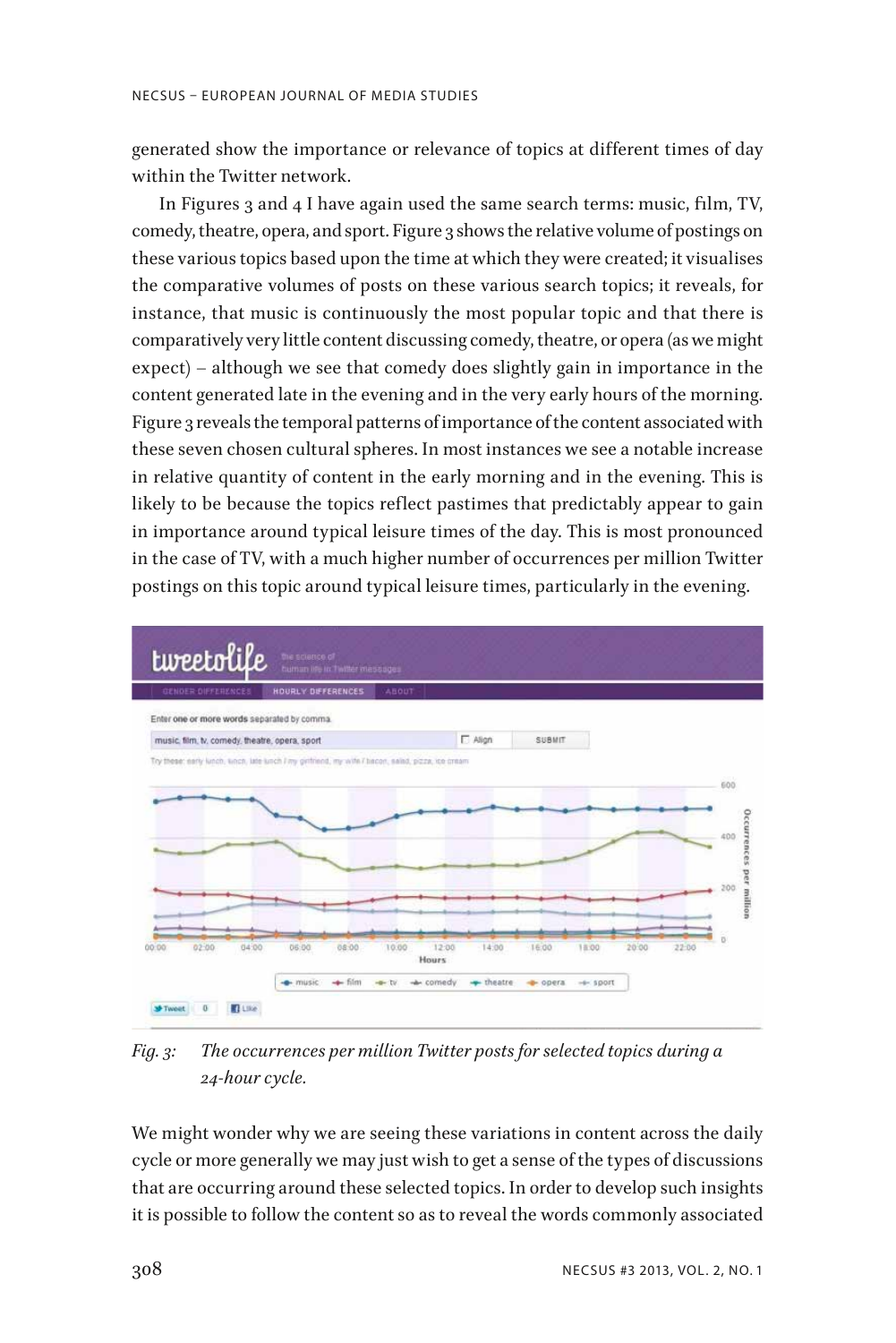with each separate search term at different times of the day. Each hourly interval can be examined on each of the lines. To give an example Figure 4 is the same graph as Figure 3, but in this instance I have highlighted the point at 19:00h on the TV content line. Figure 4 shows the list of words commonly associated with TV in that time frame. This not only shows us the types of discussions that are occurring but can also be used to help with understanding the types of temporal variations in content that we have observed. The box generated for 19.00h indicates that the discussion of TV is commonly associated with the following words: relaxing, primetime, glue, Simpsons, and mute. The presence of 'relaxing' in the words most commonly associated with TV might be used to suggest the part that TV plays in routine daily cycles – the other commonly used words perhaps indicating shared interests in particular TV shows (or with muting the TV in order to communicate). By tracking across the peak in the discussion of TV that occurs in the evening it is possible to get a sense of the nature of this relative increase in content. If we track from 18:00h to 23:00h we find that the word 'relaxing' is amongst the most common words associated with TV through this time period. These might seem like fairly banal observations but again, they are suggestive of the way in which this byproduct data provides access into the everyday worlds of those within the network.



*Fig. 4: As in Figure 3, but in this case the TV line has been selected at the time 19:00h to reveal the key terms associated with TV during that time period.*

It is reasonable to be critical about the scope of Tweetolife given that the analytics are limited to gender and time. We might be able to use an unlimited set of search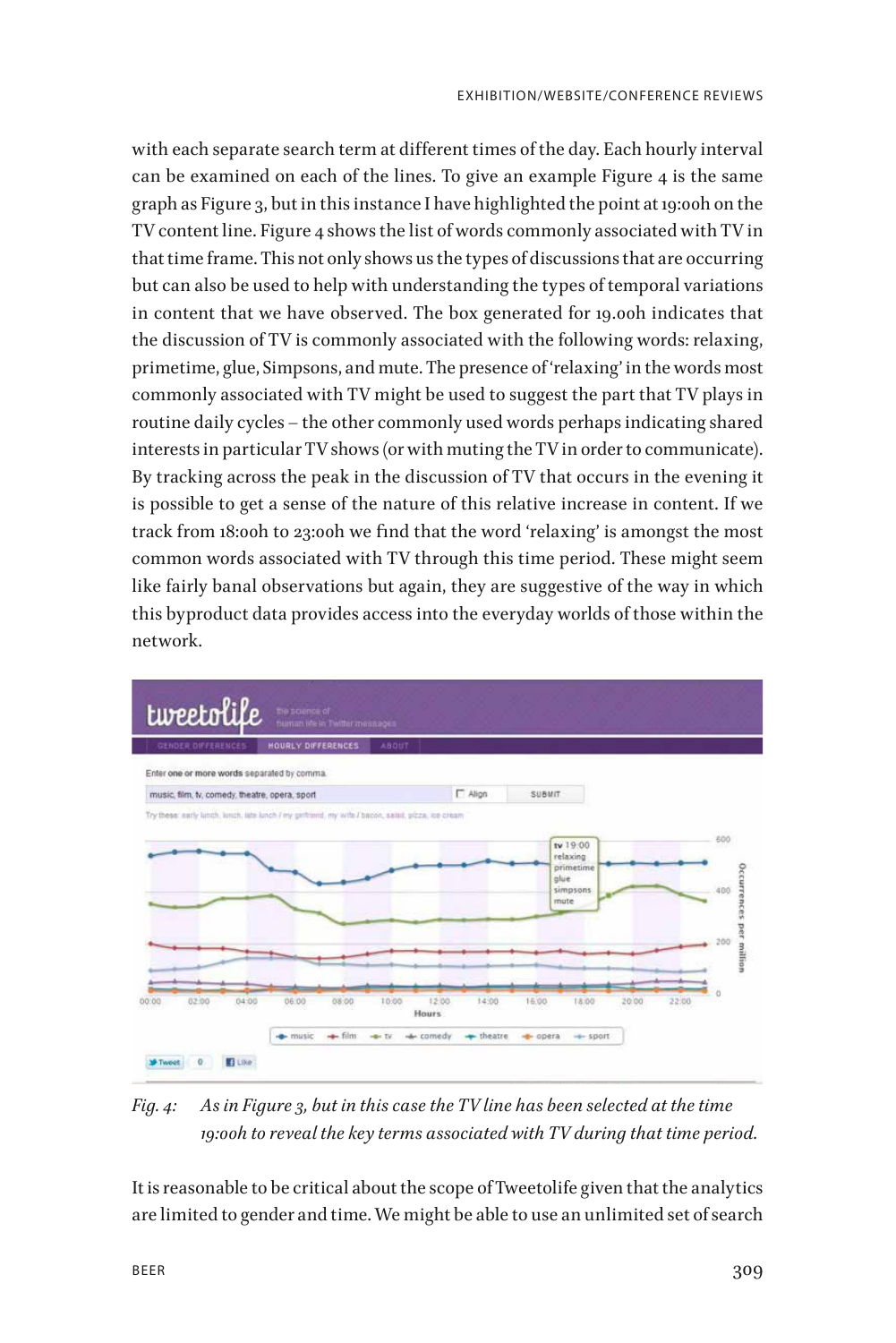terms on any chosen topic but we are always forced to work with gender and time as our analytic focus. We might also be concerned that the visualisations created by Tweetolife are not particularly imaginative from an aesthetic standpoint – indeed the other examples I listed in the opening paragraph all produce much more dramatic visualisations than Tweetolife. The significance of Tweetolife is not so much about what this one example can offer, although this is still revealing in its use of such a significant data set; rather, it is about how suggestive this application is of the broader possibilities for incorporating such byproduct data and analytical approaches into social and cultural research.

We can imagine that researchers across the social sciences and humanities will see possibilities for using such data to explore events historically, to analyse responses to issues, to observe cultural trends as they develop, to open up aspects of everyday life that tend to be difficult to see, and so on. Not in the least we can imagine that seeing patterns in such data will inevitably produce new insights that might then be pursued using more traditional techniques. Tweetolife is just one example of a much broader range of visual Web applications that enable new types of data to be harvested and analysed in various ways. Those interested in media studies may be interested in the analytic possibilities but they might be just as interested in critically responding to these new visual tools and the way that they 'enact' the social world.<sup>17</sup> These tools could become powerful actors that redefine the appreciation of things like gender, emotions, places, politics, and the like. For this reason it is important that such visual representations are treated to rigorous interrogation.

The example described in this review suggests the potential for the social sciences and humanities – and particularly media studies – to collaborate and engage with the emergent Web-based cultures of visualisation. I have outlined one example here; there are many other applications and visuals that might draw our critical and analytic attention. Similarly there are myriad individuals involved in this culture and industry of visualisation who would be ripe for innovative collaboration; these would include computer and information scientists (like those behind Tweetolife), designers and artists, freelance data visualisers, companies providing analytic solutions for data inundation – and this is not to mention the many lay and ordinary Web users who are engaging in visual analytics of various types as they mash data together and develop their own software apps. The driving force for a good proportion of this activity is play but this is a microcosm of a much bigger set of developments that we might want to tap into for ideas or respond to with much needed critical interrogations. Tweetolife might be quite basic in the analytical opportunities it offers but it provides insights into a massive data set and forces us to imagine what else might happen, or might already be happening, at the intersection between digital byproduct data and media studies.